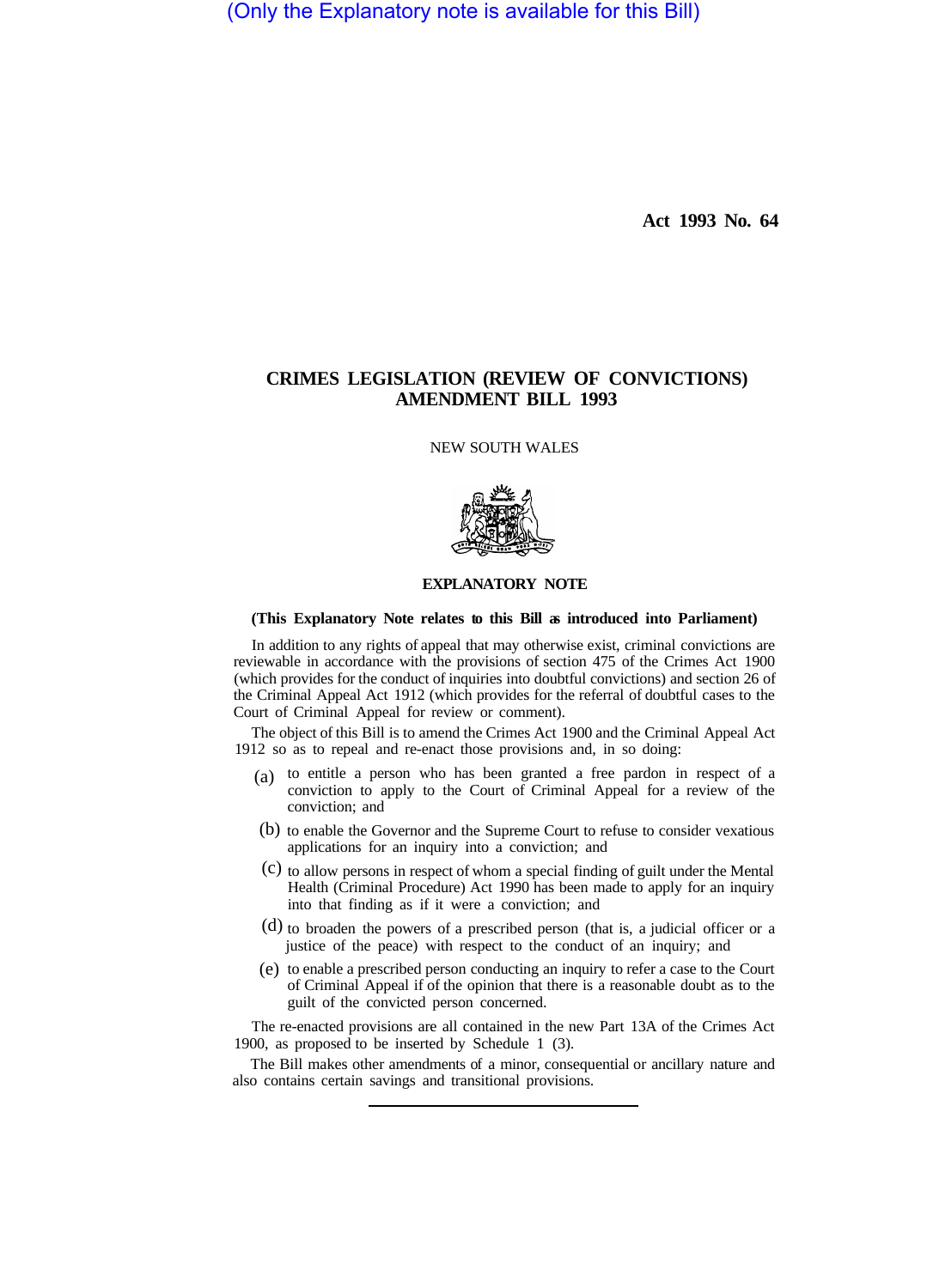*Crimes Legislation (Review of Convictions) Amendment 1993 [Act I993 No. 64]* 

**Clause 1** specifies the short title of the proposed Act.

**Clause 2** provides for the commencement of the proposed Act on a day to be appointed by proclamation.

**Clause 3** is a formal provision that gives effect to the amendments to the Crimes Act 1900 set out in Schedule 1.

**Clause 4** is a formal provision that gives effect to the amendments to the Criminal Appeal Act 1912 set out in Schedule 2.

## **SCHEDULE l—AMENDMENT OF CRIMES ACT 1900**

Schedule 1 (3) inserts a new Part 13A. The new Part (proposed sections 474A-474P) contains 6 Divisions.

#### **Division 1—Preliminary**

**Proposed section 474A** defines various expressions ("conviction", "prescribed person" and "repealed provisions") for the purposes of the proposed Part.

#### **Division 2—Petitions to Governor**

- **Proposed section 474B** enables a petition to be made to the Governor for an inquiry into a conviction. The petition may be made by the convicted person or by any other person on behalf of the convicted person. This provision restates some of what is currently contained in existing section 475 (1).
- **Proposed section 474C** enables the Governor to direct that an inquiry be conducted into the conviction or the Minister to refer the whole case to the Court of Criminal Appeal to be dealt with as an appeal or a particular point to the Court of Criminal Appeal for advice. These powers are only to be exercised if it appears that there is some doubt as to the convicted person's guilt or as to some other aspect of the case. The Governor and Minister are authorised to refuse to consider or deal with a petition if it relates to a matter that has already been dealt with under the proposed Part (or under the provisions repealed by the proposed Act) and if there are no special facts or special circumstances to justify the taking of further action. This provision restates some of what is currently contained in existing section 475 (1), and also some of what is currently contained in existing section 26 of the Criminal Appeal Act 1912.

# **Division 3—Applications to Supreme Court**

- **Proposed section 474D** enables an application to be made, to the Supreme Court for an inquiry into a conviction. The application may be made by the convicted person or by any other person on behalf of the convicted person. This provision restates some of what is currently contained in existing section 475 (1).
- **Proposed section 474E** enables the Supreme Court to direct that an inquiry be conducted into the conviction, either on an application made by or on behalf of the convicted person or on its own motion. This power is only to be exercised if it appears that there is some doubt as to a convicted person's guilt or as to some other aspect of the case. The Supreme Court is authorised to refuse to consider or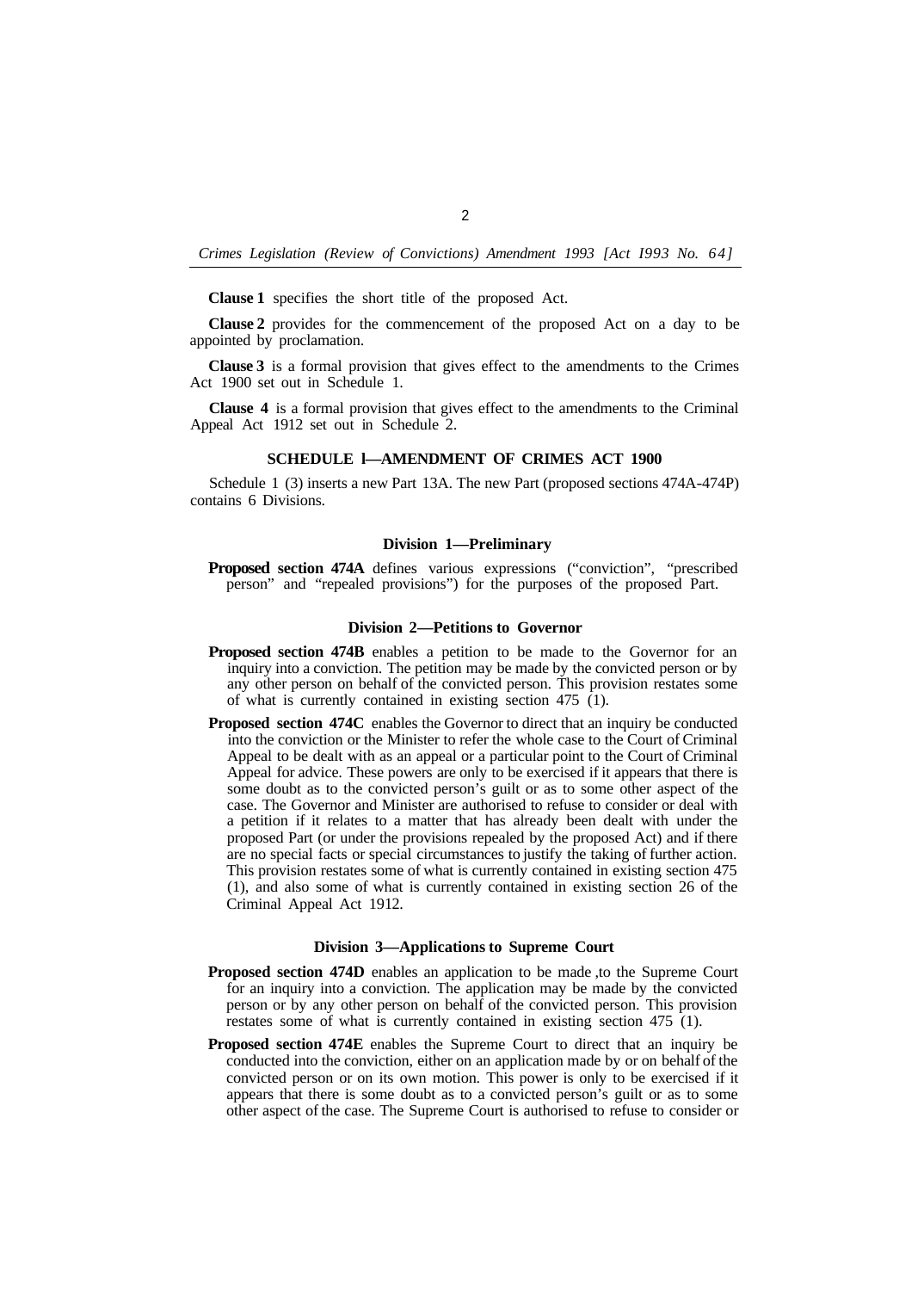*Crimes Legislation (Review of Convictions) Amendment 1993 [Act 1993 No. 64]* 

deal with an application if it relates to a matter that has already been dealt with under the proposed Part (or under the provisions repealed by the proposed Act) and if there are no special facts or special circumstances to justify the taking of further action. This provision restates some of what is currently contained in existing section 475 (1).

### **Division 4—Inquiries**

- **Proposed section 474F** requires an inquiry to be conducted as soon as practicable after a direction for it has been given under proposed section 474C or 474E.
- **Proposed section 474G** provides for the appointment of a prescribed person to conduct an inquiry and confers on the person conducting an inquiry certain of the powers that are conferred on a person to whom a commission of inquiry has been issued under the Royal Commissions Act 1923. This provision replaces what is currently contained in existing section 475 (2) and (3) and has the effect of broadening the power of a prescribed person to conduct an inquiry.
- **Proposed section 474H** requires a prescribed person, on completing an inquiry, to cause a report on the inquiry to be sent to the Governor or the Chief Justice (depending on whether the Governor or the Supreme Court directed that the inquiry be held). Where a report is furnished to the Chief Justice, the Supreme Court must, in turn, forward a report on the matter to the Governor. To this extent, this provision substantially restates what is currently contained in existing section 475 (4). However, the proposed section also allows a prescribed person to refer the case to the Court of Criminal Appeal for a review of the original conviction if of the opinion that there is a reasonable doubt as to the guilt of the convicted person concerned.

# **Division 5—Court of Criminal Appeal**

- **Proposed section 474I** defines certain expressions ("Court" and "pardon") for the purposes of the proposed Division.
- **Proposed section 474J** enables the Court of Criminal Appeal to quash a conviction in respect of which a free pardon has been granted. The granting of a free pardon does not, however, give rise to an entitlement to have the conviction quashed. The proposed section enables an application for the quashing of such a conviction to be made to the Court. The application may be made by the convicted person or by any other person on behalf of the convicted person. However, such an application may not be made in respect of a matter that has previously been dealt with under the proposed Part as a result of a reference under proposed section 474H.
- **Proposed section 474K** sets out the procedure to be followed in any proceedings under the proposed Part. The Crown has a right of appearance. The Court of Criminal Appeal is to consider the submissions made by the Crown and the convicted person on any relevant report under proposed section 474H, but may refuse to consider any other evidence.
- **Proposed section 474L** requires the Court of Criminal Appeal to deal with a case that is referred to it under proposed section 474C (1) (b) as if it were an appeal under the Criminal Appeal Act 1912. The amendment restates some of what is currently Contained in existing section 26 of the Criminal Appeal Act 1912.